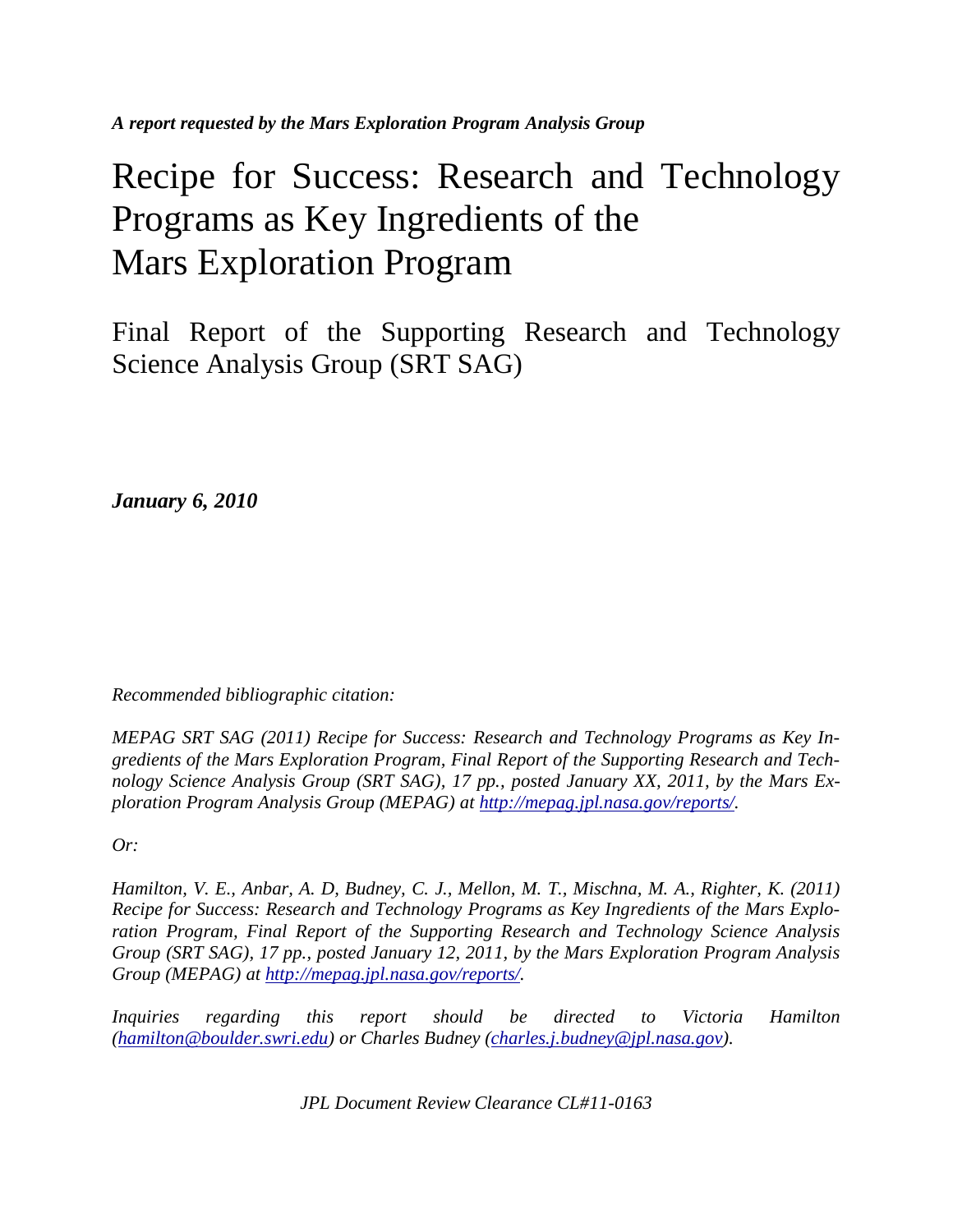# **Members:**

Victoria E. Hamilton, Chair, Southwest Research Institute Ariel D. Anbar, Arizona State University Michael T. Mellon, University of Colorado Michael A. Mischna, Jet Propulsion Laboratory, California Institute of Technology Kevin Righter, NASA Johnson Space Center

# **Ex Officio Members:**

Charles J. Budney, Jet Propulsion Laboratory, California Institute of Technology

# **Acknowledgements:**

We appreciate very much the feedback we received from members of the Mars science and technology community. Although not every comment or suggestion we received may be emphasized, they all helped shape this report.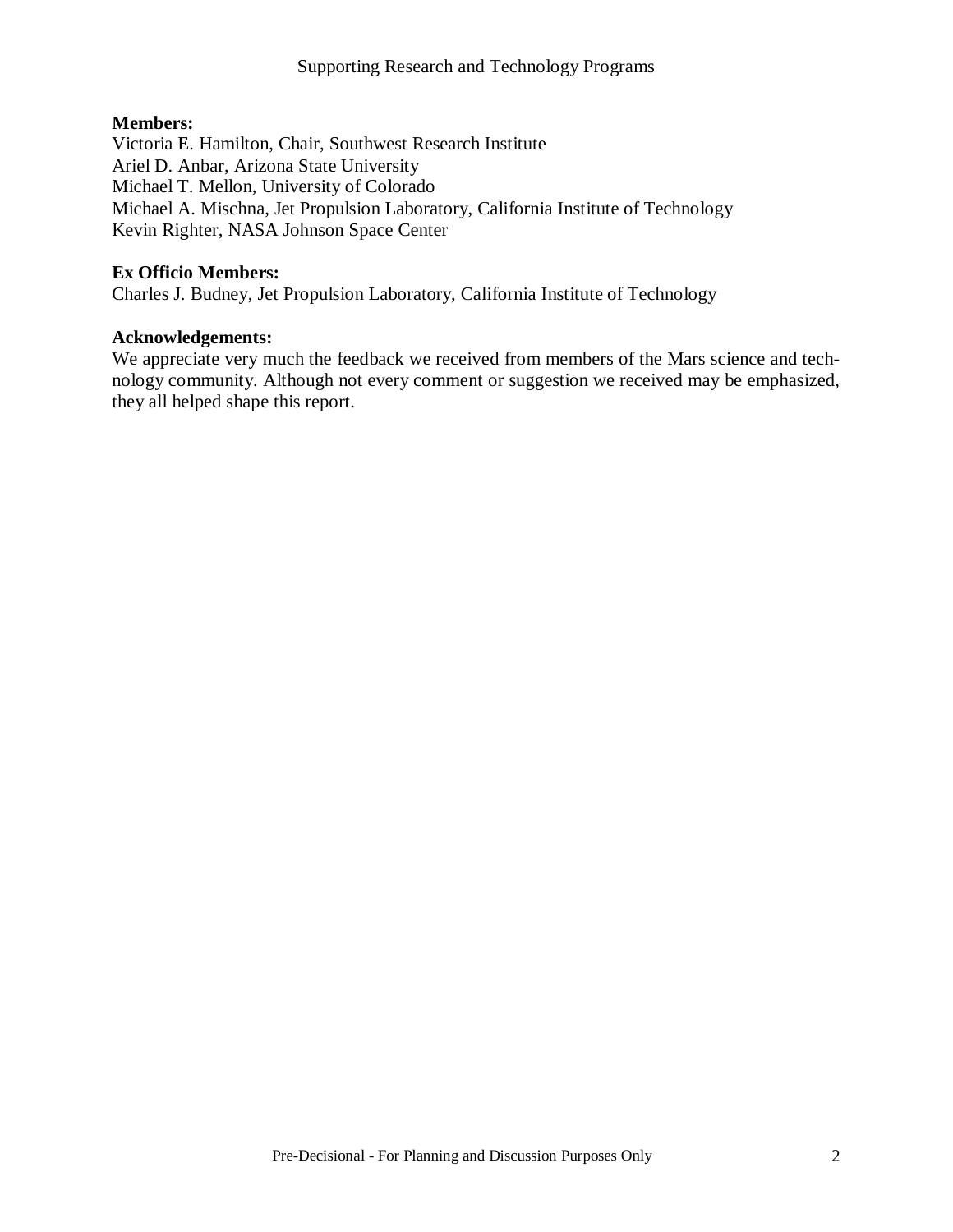| <b>TABLE OF CONTENTS</b>                                                      |
|-------------------------------------------------------------------------------|
|                                                                               |
|                                                                               |
|                                                                               |
|                                                                               |
|                                                                               |
| 3.1. EVALUATION OF ROSES PROGRAM ELEMENTS FOR RELEVANCE AND IMPORTANCE TO PSD |
|                                                                               |
| 3.2. ESSENTIAL EXISTING INGREDIENTS IN SR&T PROGRAMS AND INFRASTRUCTURE 8     |
| 3.3. IMPORTANT MISSING INGREDIENTS IN SR&T PROGRAMS AND INFRASTRUCTURE  10    |
|                                                                               |
|                                                                               |
|                                                                               |
|                                                                               |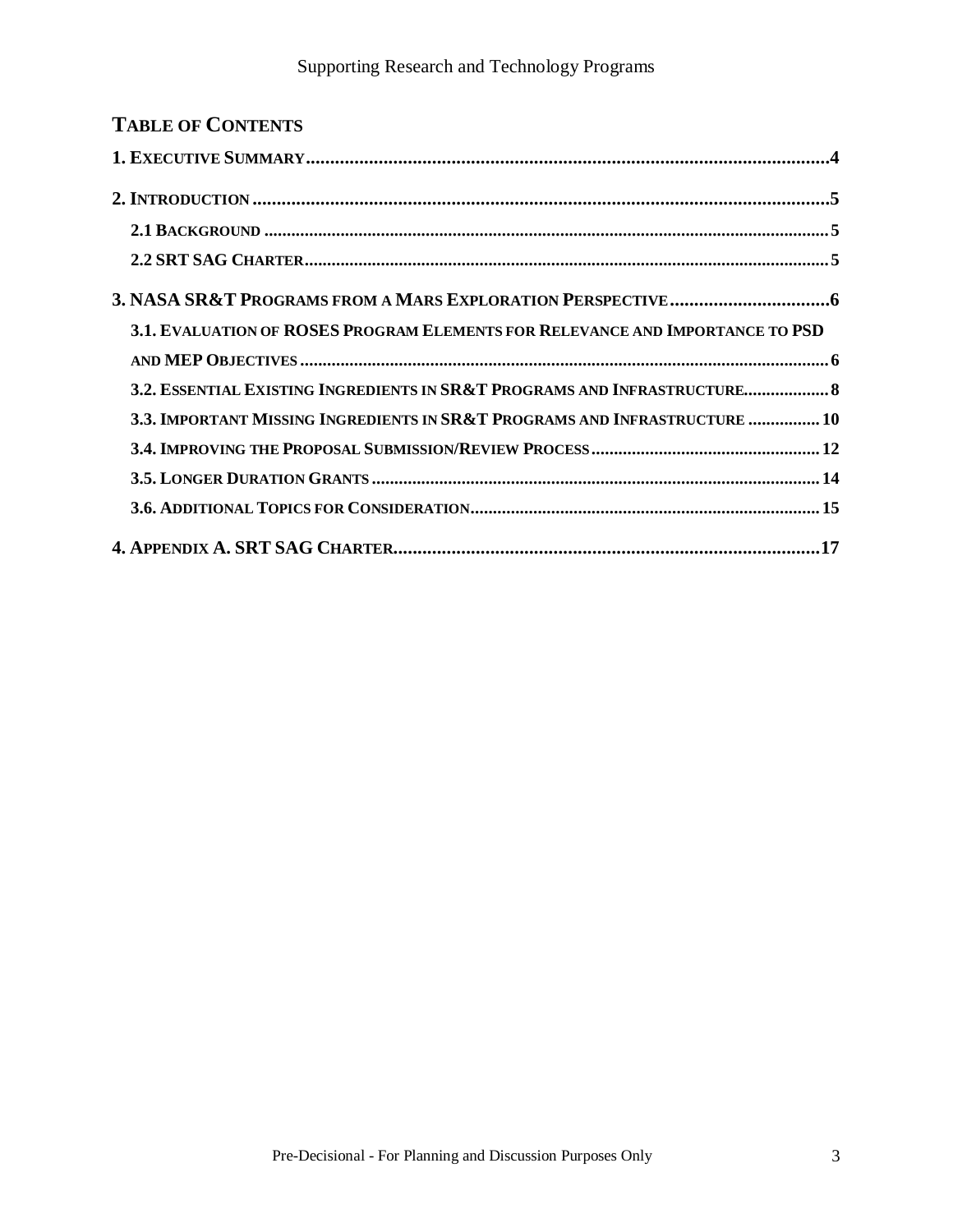# **1. EXECUTIVE SUMMARY**

This report documents the work of the Supporting Research and Technology Science Analysis Group (SRT SAG), which was tasked with evaluating current NASA research and technology programs for relevance, importance, and effectiveness with respect to Mars Exploration Program (MEP) and Planetary Science Division (PSD) objectives. The SAG also identified missing, but essential, programs and/or infrastructure.

Key conclusions, in priority order, include:

- 1) Healthy technology development programs are required for making progress towards new, cutting-edge instruments and technologies for planetary exploration, and ensuring that there is a pool of sufficiently well developed hardware for flight missions; however, these programs currently are insufficiently funded and are not effective in supporting MEP and PSD goals and objectives;
- 2) Research and analysis programs are the primary means of enabling new discoveries that guide the goals and objectives of the MEP and ensuring that flight data are examined to their fullest extent, but programs critical to achieving MEP research objectives (e.g., Planetary Geology and Geophysics, Exobiology/Evolutionary Biology, Mars Fundamental Research, Mars Data Analysis) are seeing flat or negative growth;
- 3) The proposal review process takes too long from the time a proposal is submitted until the Principal Investigator is informed of the outcome;
- 4) There is currently insufficient funding for the development of sample handling and analysis infrastructure that would be critical to a Mars Sample Return mission, and which requires a substantial lead-time to implement.

We offer the following prioritized list of suggestions for improving the SR&T programs:

- 1) The PSD should establish an adequately funded instrument development program (or series of programs) that take instruments from concept to readiness for proposal for flight; funding levels and the pace of solicitations need to be consistent in order to enable and support a long-term strategy for technology advancement.
- 2) The PSD should ensure that research and analysis programs supporting fundamental research and data analysis efforts that are highly relevant to the MEP (in particular, the Planetary Geology and Geophysics, Exobiology/Evolutionary Biology, Mars Fundamental Research, and Mars Data Analysis programs) receive increased financial support from NASA;
- 3) The amount of time it takes for proposals to navigate the review process and for a notification to be made to the proposer needs to be reduced to a period on the order of six months; meeting this goal means finding new efficiencies, such as instituting a pre-proposal or tiered proposal review approach that does not require investigators to submit, or panels to review, a full proposal at the outset of the process;
- 4) A program should be instituted (or a current program modified in scope) to support work related to Mars sample return acquisition, handling, curation, and analysis and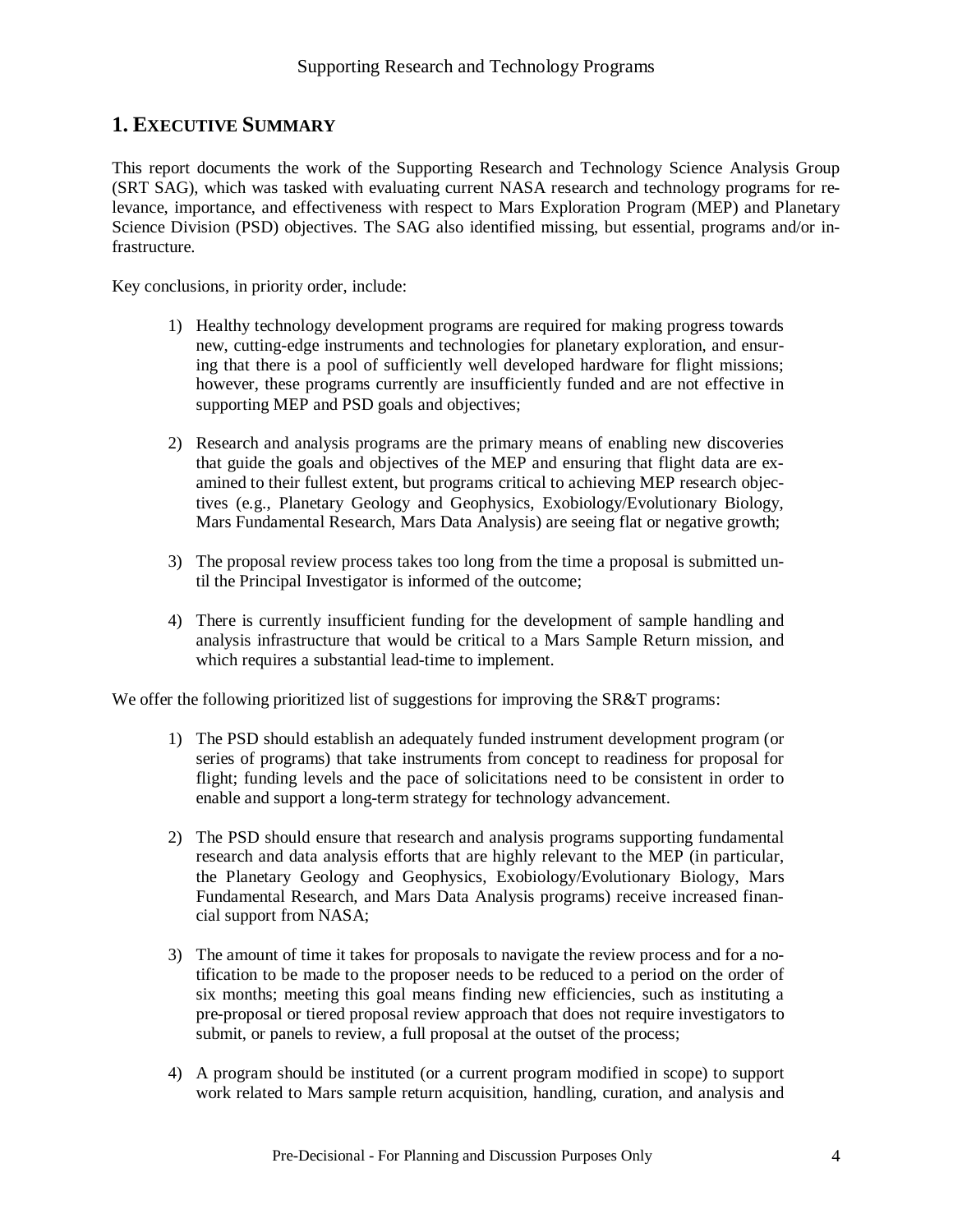foster the development of new approaches and laboratory infrastructure required for this specialized sample set of the future.

# **2. INTRODUCTION**

#### **2.1 Background**

 The National Research Council's report, "An Enabling Foundation for NASA's Earth and Space Science Missions" (http://www.nap.edu/ known as the "Fisk report") recommended a review of the research and analysis activities that contribute to NASA's Planetary Science Division goals and how the activities might be improved. In response to this recommendation, in September 2010, the Planetary Sciences Subcommittee (PSS) of the NASA Advisory Council initiated a study of the Supporting Research and Technology (SR&T) and related activities to assess program relevance and effectiveness, and to suggest possible improvements in program management. The reason for this is that supporting SR&T activities are critical in enabling the strategic goals of the PSD to be met. It is anticipated that the study results would lead to recommendations to the PSD Director through the NAC Science Committee in late summer 2011. The PSS has encouraged an analysis of the issues from the PSD Analysis Groups, including the Mars Exploration Program Analysis Group (MEPAG), which initiated the Supporting Research and Technology Science Analysis Group (SRT SAG) to provide this input.

# **2.2 SRT SAG Charter**

 The charter of the SRT SAG (Appendix A) is to support the PSS by providing a Mars-specific perspective on SR&T programs at NASA. To this end, the SAG considered the following:

- Which current science related research and technology activities are essential in meeting Mars Program objectives? Which current science related research and technology programs are less effective in meeting Mars Program or PSD objectives?
- Are there research programs that appear to be missing currently, but that are essential in meeting Mars Program research objectives?
- Is there missing infrastructure that is needed to support Mars Program research objectives?

 The SAG also was tasked with prioritizing SR&T programs and needs, as well as offering specific, realistic metrics to evaluate programs and activities in the PSS Study.

 The membership of the MRR-SAG is listed on page 2. Team members were selected by the ME-PAG Executive Committee to represent a diversity of scientific expertise within the Mars Program, including atmospheric science, astrobiology, surface science, meteoritics, and spacecraft mission experience. To inform its discussions, the SAG solicited, collected, and organized input from the MEPAG membership to identify, and solicit advice on, key elements of the PSD SR&T portfolio, as well as any missing elements. The SAG sought this input via a short survey solicited through the MEPAG mailing list, posted on the MEPAG website, and described at a town hall meeting at the Fall Meeting of the American Geophysical Union (December 15, 2010). Approximately 30 individuals responded to the SRT SAG request for feedback. The questions asked of the community follow closely the questions in the SRT SAG charter, and additionally solicit information on proposal review and administration:

Which current science-related research and technology programs (e.g., MDAP, PIDDP, PGG) are essential in meeting Mars Program objectives?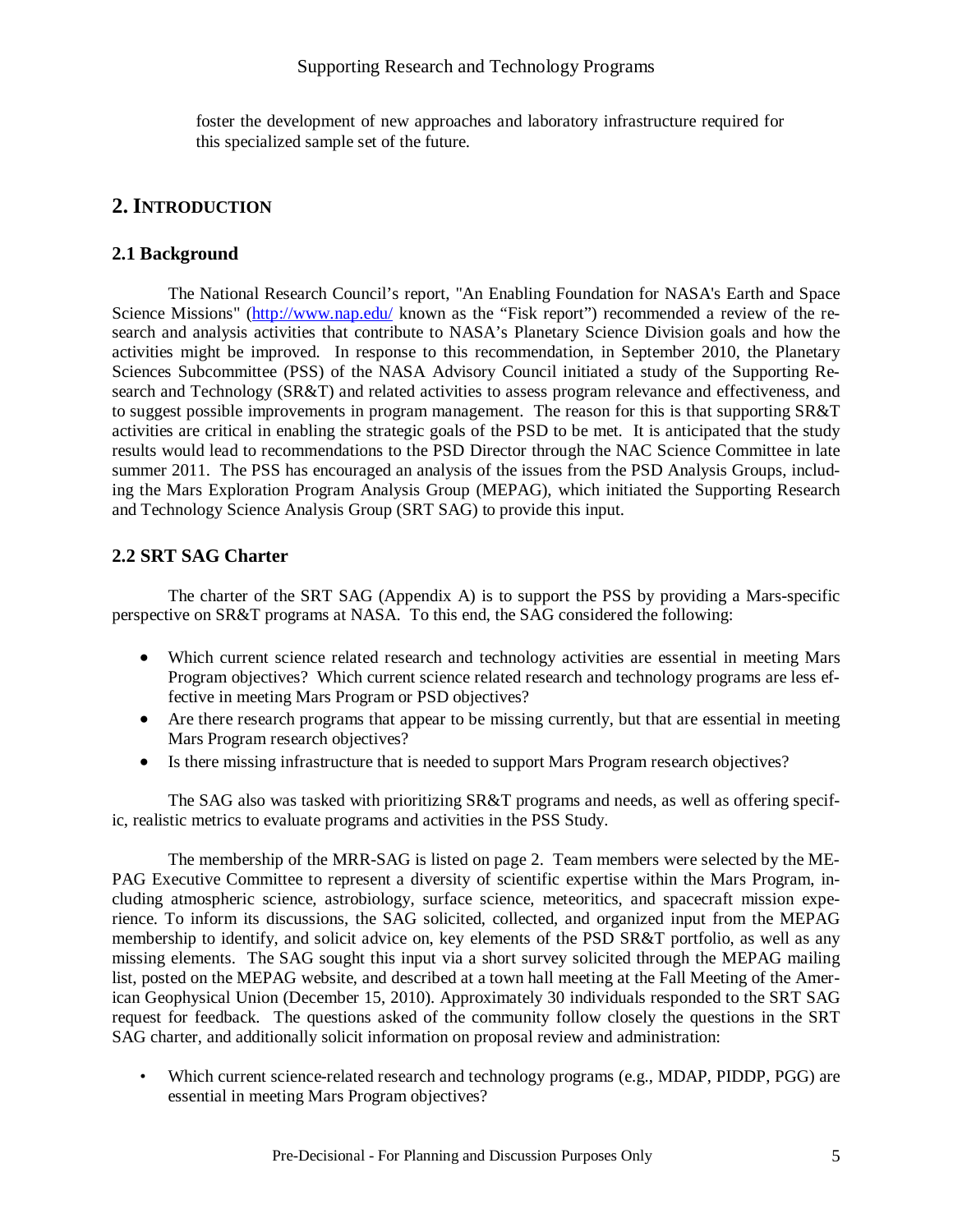- Are there research/technology programs or infrastructure that appear to be missing currently, but that are essential in meeting Mars Program objectives?
- Do you feel that non-Mars-specific R&A programs are maintaining a consistent attitude towards Mars-related research?
- What method(s), if any, do you feel would lead to greater efficiency in the grant submission, review, and award process?
- For grant programs that offer longer duration awards, please comment on whether or not you take advantage of this option and why.

 The remainder of this report addresses the tasks of the SAG in six major sections: ranking of current SR&T program relevance to MEP/PSD goals and objectives (section 3.1), essential programs and infrastructure (section 3.2), missing programs and infrastructure (section 3.3), ways to improve the proposal evaluation process (section 3.4), issues surrounding extended-length (>3 years) grants (section 3.5), and other topics not addressed by the above categories (section 3.6). Statements regarding levels of funding are based on funding levels projected in the last several  $(-5)$  years of ROSES solicitations. Suggestions of the SAG, where they are offered, are accompanied by text describing the rationale behind the suggestion. In sections having more than one suggestion, the suggestions are presented in priority order. Implementation of any or all of the suggestions regarding current or potential future programs should endeavor to be consistent with the recommendations of the forthcoming National Research Council's Planetary Science Decadal Survey.

 The SAG recognizes that in the current economic climate, NASA, the Science Mission Directorate, and the PSD are unlikely to receive substantial budgetary increases in coming years. However, funding to support needed programs and infrastructure could be obtained through the re-programming of existing budgets, which may require difficult choices in soliciting and managing SRT programs and flight projects. It was not within the scope of the SAG's charter (nor were there resources available) to quantify what constitutes "adequate" funding of programs, or from where resources might be acquired to augment funding levels of extant programs/infrastructure or provide funds for new ones.

# **3. NASA SR&T PROGRAMS FROM A MARS EXPLORATION PERSPECTIVE**

# **3.1. Evaluation of ROSES Program Elements for Relevance and Importance to PSD and MEP Objectives**

 The SRT SAG members compiled a list of programs from the 2010 ROSES NRA that could be considered potentially relevant to the MEP. The group then assessed the programs as having high, moderate, or low relevance to MEP goals as they are currently solicited, referring to the MEPAG Goals document [*MEPAG*, 2010] as necessary. Changes to these programs could alter these rankings. Table 1 shows the SAG's ranking of the programs, in descending order of relevance (unordered within each relevance category). Additional details, where deemed important, are discussed in subsequent sections.

| <b>Program</b>                 | <b>Current</b><br><b>Relevance to</b><br><b>MEP Goals</b> | <b>Notes</b>                                   |
|--------------------------------|-----------------------------------------------------------|------------------------------------------------|
| C.12 Mars Data Analysis        | high                                                      |                                                |
| C.13 Mars Fundamental Research | high                                                      | Success rates low compared to similar programs |

|  |  | Table 1. SRT SAG ranking of Mars-relevant ROSES 2010 programs. |
|--|--|----------------------------------------------------------------|
|  |  |                                                                |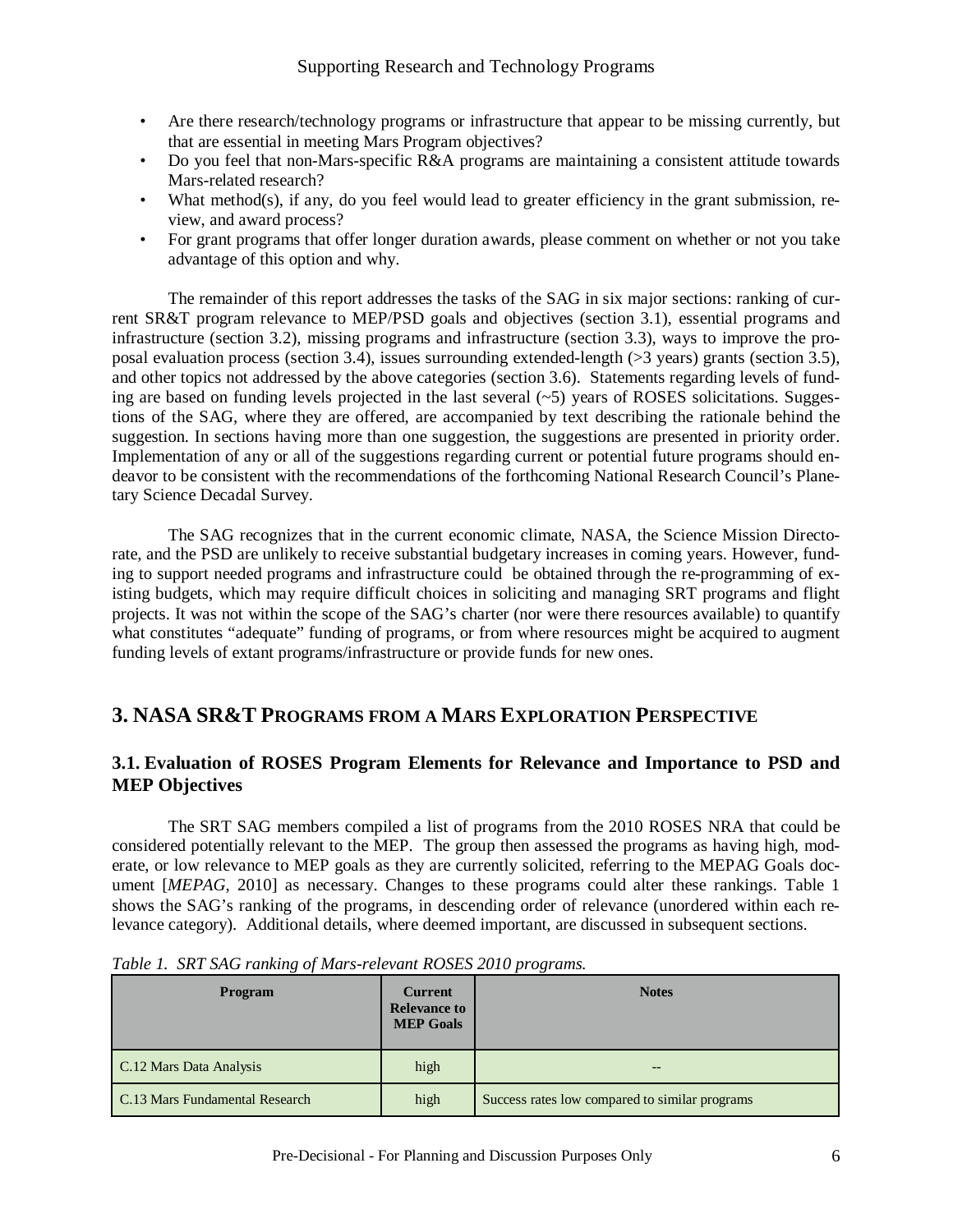| Program                                                                | <b>Current</b><br><b>Relevance to</b><br><b>MEP Goals</b> | <b>Notes</b>                                                                                                                                                                             |  |
|------------------------------------------------------------------------|-----------------------------------------------------------|------------------------------------------------------------------------------------------------------------------------------------------------------------------------------------------|--|
| C.14 Mars Instrument Development Project                               | high                                                      | An important mid-TRL program; not consistently solicited                                                                                                                                 |  |
| C.15 Mars Technology Project                                           | high                                                      |                                                                                                                                                                                          |  |
| C.21 In-Space Propulsion: Mars Ascent<br>Vehicle                       | high                                                      |                                                                                                                                                                                          |  |
| C.2 Cosmochemistry                                                     | high                                                      | Not Mars-specific, but Mars has received ~28% of the fund-<br>ing over the last 5 years                                                                                                  |  |
| C.4 Planetary Geology and Geophysics                                   | high                                                      | Not Mars-specific, but Mars has received ~20% of the fund-<br>ing over the last 5 years (primarily mapping in last 2 years);<br>budget has experienced ~\$2M reduction over last 5 years |  |
| <b>C.6 Planetary Atmospheres</b>                                       | high                                                      | Not Mars-specific, complements MDAP; ~10-20% of fund-<br>ing is for Mars-related research                                                                                                |  |
| C.16 Planetary Instrument Definition and<br>Development                | high                                                      | Not Mars-specific, but ~70% funds Mars-related technology;<br>success rates low                                                                                                          |  |
| C.17 Astrobiology: Exobiology and Evolu-<br>tionary Biology            | high                                                      | Not Mars-specific, but focuses on habitability, biosignatures,<br>etc. that are highly relevant to Mars research/exploration;<br>program funds reduced substantially in 2005             |  |
| C.18 Planetary Protection Research                                     | high                                                      | Mars a major focus - would become increasingly important if<br>MEP pursues Mars Sample Return (MSR)                                                                                      |  |
| C.19 Astrobiology Science and Technology<br>for Instrument Development | high                                                      | Only program for development of instrumentation addressing<br>MEPAG Goal 1; irregularly solicited since 2004; program<br>funds reduced substantially in 2005; success rates low          |  |
| C.20 Astrobiology Science and Technology<br>for Exploring Planets      | high                                                      | Only program for field testing concepts addressing MEPAG<br>Goal 1; irregularly solicited since 2004; program funds re-<br>duced substantially in 2005                                   |  |
| C.23 Planetary Major Equipment                                         | high                                                      |                                                                                                                                                                                          |  |
| C.26 Mars Science Laboratory Participating<br><b>Scientist Program</b> | high                                                      | Not a recurring solicitation                                                                                                                                                             |  |
| <b>C.5 Planetary Astronomy</b>                                         | moderate                                                  | Mars not explicitly mentioned, but not excluded                                                                                                                                          |  |
| C.22 Fellowships for Early Career Research-<br>ers                     | moderate                                                  | Could reward and encourage young scientists, but limited<br>direct impact on MEP goals                                                                                                   |  |
| C.24 Moon and Mars Analogue Missions<br><b>Activities</b>              | moderate                                                  | Small program to fund specific field testing activities; follow-<br>on to PIDDP, ASTID, etc.                                                                                             |  |
| C.3 Laboratory Analysis of Returned Sam-<br>ples                       | low                                                       | Formerly SRLIDAP; only Genesis and Stardust analyses are<br>eligible, but something similar is important to MSR                                                                          |  |
| <b>B.3 Heliophysics Research: Geospace</b><br>Science                  | low                                                       | Primarily plasma physics (magnetospheres, not atmospheres)                                                                                                                               |  |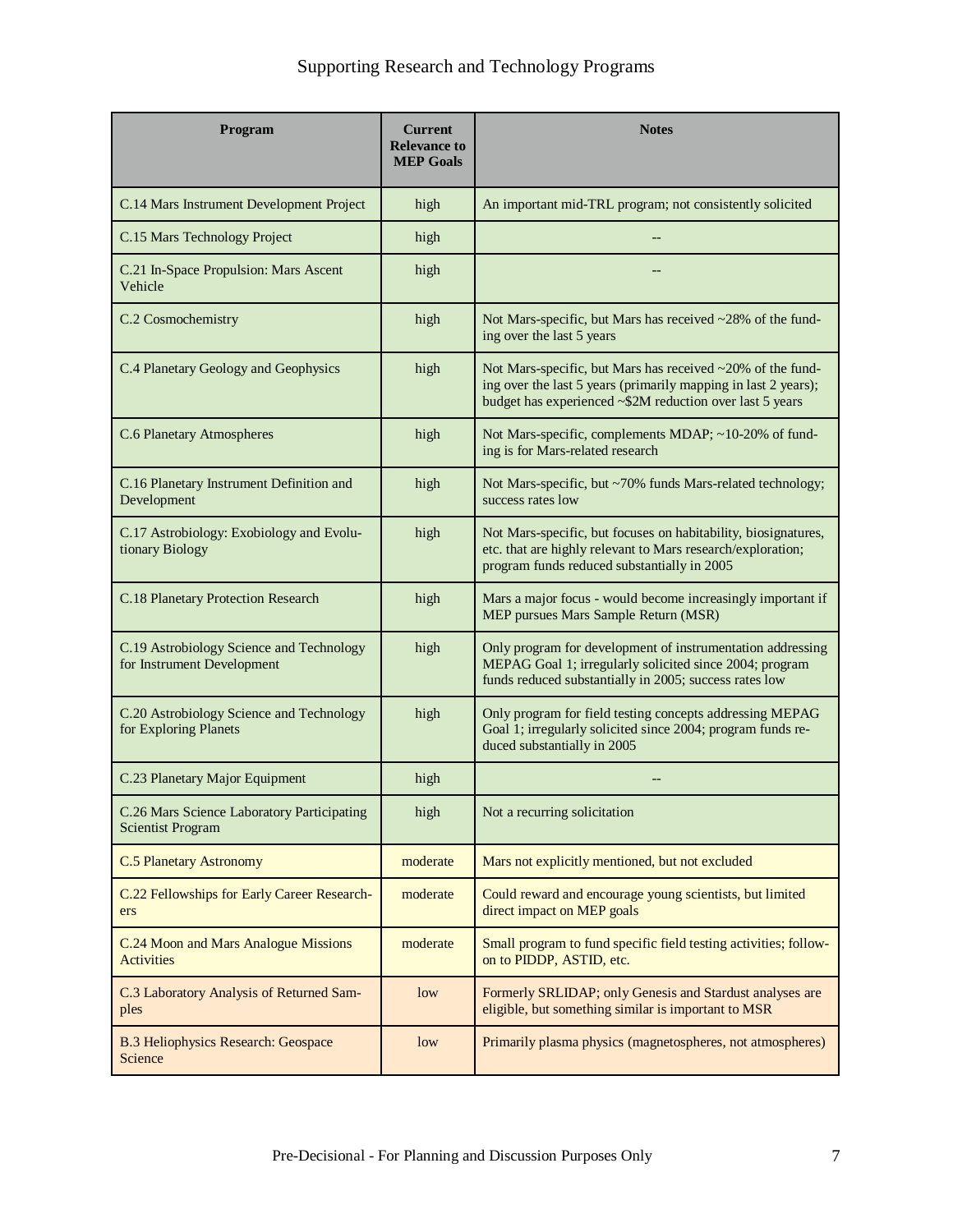| <b>Program</b>                                                                           | <b>Current</b><br><b>Relevance to</b><br><b>MEP Goals</b> | <b>Notes</b>                                                                                                                             |
|------------------------------------------------------------------------------------------|-----------------------------------------------------------|------------------------------------------------------------------------------------------------------------------------------------------|
| E.4 Opportunities in Education and Public<br><b>Outreach for Earth and Space Science</b> | low                                                       | Pool of awardees does not overlap significantly with research<br>community; not a likely source of funding for Mars commu-<br>nity       |
| E.5 Supplemental Outreach Awards for<br><b>ROSES</b> Investigators                       | low                                                       | Small awards for E/PO related to selected grant; low relev-<br>ance to achievement of MEPAG goals, but nonetheless im-<br>portant to MEP |
| E.6 Supplemental Education Awards for<br><b>ROSES</b> Investigators                      | low                                                       | Small awards for E/PO related to selected grant; low relev-<br>ance to achievement of MEPAG goals, but nonetheless im-<br>portant to MEP |
| E.3 Origins of Solar Systems                                                             | low                                                       | Mars not explicitly excluded, but program goals are primarily<br>related to planetary systems                                            |

# **3.2. Essential Existing Ingredients in SR&T Programs and Infrastructure**

 Existing programs and infrastructure fall into two general categories, described below: research and analysis (R&A) programs and technology programs. Both strengths and minor weaknesses of these programs are described here and contribute to the prioritized suggestions below. Major weaknesses have been identified with technology programs and are addressed in detail in section 3.3.

 Not surprisingly, the overwhelming consensus among community respondents and the SAG membership was that the Mars Fundamental Research Program (MFRP) and Mars Data Analysis Program (MDAP) are lynchpin R&A programs for the MEP, funding a range of theoretical and cross-disciplinary research, field and lab studies, modeling and extended analyses of existing data. These programs define critical hypotheses for future research that can be tested by future flight missions. Although the SAG does not have access to the information needed to fully evaluate the effectiveness of any of the SR&T programs in meeting MEP and PSD objectives, MFRP and MDAP are perceived by the community as being effective in doing so. A particularly important role of MDAP is the contribution the program makes to landing site characterization and analysis. As current orbital assets age, and without replacements for surface characterization on the horizon, it is very important that this program support studies that can lead to the recognition that additional data are required from our current assets. Of concern, however, is the delicate balance investigators must maintain in proposals to these programs to ensure that there is not too much fundamental research in an MDAP proposal and/or too much data analysis in an MFRP proposal. It is difficult to fully integrate field analogue studies, lab experiments, computer modeling, and/or flight data analysis under a single proposal/grant. Furthermore, funding levels appear to have remained stagnant over the last several years (per the ROSES solicitations) during a period where flight missions are producing large volumes of data that are not being fully exploited, and more missions are on the horizon (MSL, MAVEN, TGO, and possibly MAX-C/ExoMars). The cost of keeping funding levels on at least an inflation-adjusted trend is small relative to the benefits reaped in terms of the advances that can be made in data analysis and fundamental research.

 The Mars Fundamental Research and Mars Data Analysis programs are not replacements for Mars-related funding in the broader planetary science programs. Important programs that regularly support vital scientific research important to the Mars community include Astrobiology (e.g., the NASA Astrobiology Institute and the Exobiology and Evolutionary Biology (Exo/Evo) program), Planetary Atmos-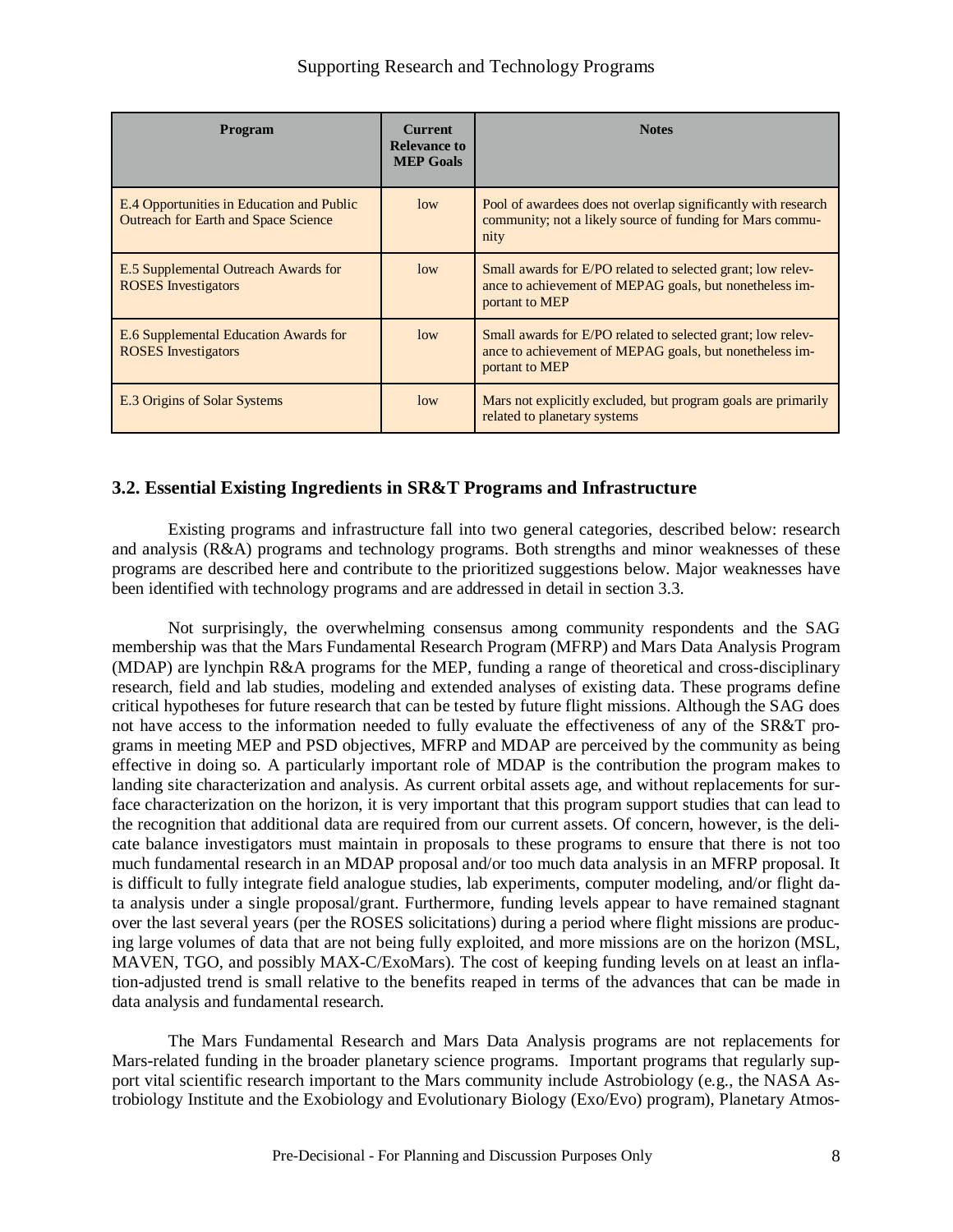pheres (PATM), Cosmochemistry, and Planetary Geology and Geophysics (PGG). None of these programs focus on Mars specifically, but have proven to be essential sources of funding for basic Mars research, and in some cases (e.g., astrobiology) have obviously strong linkages to Mars. These programs also offer a critical opportunity for comparative studies between Mars and Earth, Mars and Venus, Mars and the Moon, and Mars, its moons, and other planetary bodies. Although generally effective in enabling Mars-focused research, the levels of support for Mars research in non-Mars-specific programs varies over time, and may be attributable to factors such as available funding, programmatic considerations, proposal quality, and/or appropriate expertise on review panels to evaluate Mars-focused proposals.

 The SAG noted particularly troubling funding levels in some important programs to the MEP. Based on budgets listed in the relevant ROSES solicitations, the funding for PGG has dropped from \$5M to \$3M over the last five years. This reduction in the PGG budget (plus additional losses associated with inflation) has led to a proportional reduction in Mars-specific new starts, with the exception of mapping grants (which have stayed level). The results are that non-mapping geology and geophysics awards have been reduced disproportionately and that the PGG program is losing its effectiveness in addressing MEP objectives. In addition, astrobiology science programs are still recovering from a 30% reduction in funding that occurred between 2005 and 2007. Funding for the astrobiology science programs is being gradually restored, but the NASA Astrobiology Institute has not yet returned to (inflation-adjusted) pre-cut funding levels, and the Exobiology and Evolutionary Biology program has a flat funding trajectory. This situation is problematic because the research supported by these programs shapes the community's understanding of habitability and biosignatures. Vibrant research into habitability and biosignatures would become increasingly important if the MEP evolves to focus on sample return, as is widely expected. This research would strongly influence sample selection, strategies for sample analysis, and planetary protection measures.

 Topical workshops funded by R&A programs enable community interaction on a level that goes deeper than typical science conferences allow and permit scientists studying different planetary bodies to engage in discussions about common planetary processes. Participating scientist programs are an essential and highly effective mechanism for increasing and broadening community involvement in flight missions, and help ensure that collected data address a diverse range of scientific questions. However, there is a perception that participating scientist program funds continually are threatened by flight project cost overruns.

 For technology development, the Planetary Instrument Definition and Development Program (PIDDP) is critical to the MEP, providing funding for low- to mid-TRL development. When it has been solicited, the Mars Instrument Development Project (MIDP) has provided an important venue to mature Mars-specific instruments to TRL-6. The Astrobiology Science and Technology Instrument Development Program (ASTID) has served a similar, but not as comprehensive, role as MIDP, focusing on astrobiology-related technology. The Astrobiology Science and Technology for Exploring Planets (ASTEP) program is seen as a partner to ASTID and provides the avenue through which astrobiology instrumentation and exploration strategies could be field-tested. These programs are critical to advances in future instrumentation for exploring Mars; at present, they are underfunded, which is a major detriment to the MEP. Problems with technology development in the PSD are addressed in section 3.3.

#### *Suggestion:*

• **The PSD should ensure that research and analysis programs supporting fundamental research and data analysis efforts that are highly relevant to the MEP (in particular, the Planetary Geology and Geophysics, Exobiology and Evolutionary Biology, Mars Fundamental Research, and Mars Data Analysis programs) receive adequate financial support from NASA.** In particular, PGG should be returned to the funding levels (adjusted for inflation) at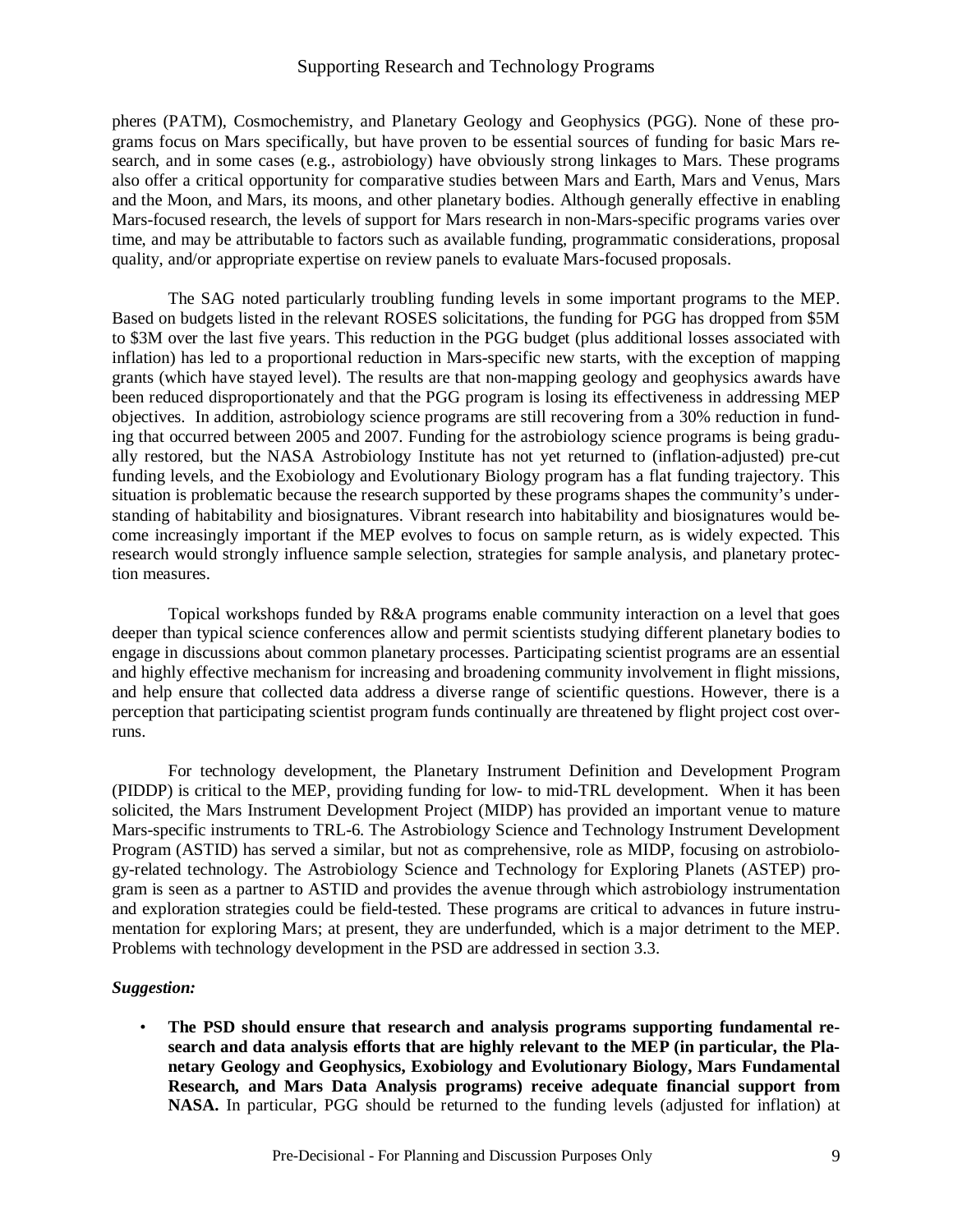which it was supported in the beginning of the current 5-year period, and the PGG program manager should ensure that Mars-focused, non-mapping studies do not continue to suffer disproportionate reductions in funding. The PSD should strive to increase funding levels of Exo/Evo, MFRP, and MDAP to obtain the greatest return on investment from past, present, and upcoming Mars missions. Non-Mars-specific programs (e.g., PATM, Cosmochemistry, etc.) should have their funding levels increased at least to match inflation, and they should be monitored to ensure they maintain balance across the solar system (e.g., they do not neglect Mars-focused research simply because of the existence of Mars-specific programs, which do not fill the same role).

#### **3.3. Important Missing Ingredients in SR&T Programs and Infrastructure**

 Technology development across the PSD has been weakened greatly in recent years due to budget cuts, and lacks a comprehensive approach to shepherding new technologies from low to mid-, or even high TRL. The infrequent solicitation of MIDP (not since 2007) makes it an unstable source of Marsspecific instrument development and forces higher-TRL development into PIDDP. To make matters worse, the non-Mars-specific nature of PIDDP places a heavy burden on that program to sustain any significant Mars technology development, especially for notional Mars sample return timelines. PIDDP also is heavily oversubscribed, with insufficient funds to support all highly ranked proposals. The astrobiology-related programs, ASTID and ASTEP, have not been solicited consistently since 2004 and had their budgets cut severely in 2005; these programs are now just returning to their 2005 funding levels, which means that, adjusting for inflation, they have not yet achieved their pre-budget cut levels of support. The Mars Technology Project is essential to engineering efforts to develop and advance systems such as avionics, entry/decent/landing (EDL) systems, etc., but this program's budget also has been cut from time to time to cover costs elsewhere in the MEP.

 The low levels of funding and irregular pace of technology development solicitations preclude a long-term strategy for technology advancement across the PSD; this is a very real hindrance to the Mars program, as it results in the selection of instruments for flight that are inadequately developed, shifting the burden of development to flight projects, which then leads to cost increases and mission delays (with associated, larger cost increases). Problems with instruments and other hardware on the Mars Science Laboratory are an example of this, and the resulting overruns and delays on that project threaten the entire Mars Program and have damaged the MEP's reputation with the planetary science community. A relatively small fiscal investment in instrument development well in advance of the release of the solicitation for MSL instruments could have identified, and possibly helped retire, many risks prior to selection for flight, potentially saving the MSL Project and the MEP tens of millions of dollars. If they persist, current technology funding levels position the MEP to suffer from a continuing lack of sufficiently advanced instrument concepts available for flight, which could again result in selection of underdeveloped instrumentation (and the resultant cost risk to mission definition and development).

 Lack of support for tackling issues related to sample acquisition, handling, and analysis is another problem identified by the SAG and members of the community, as these capabilities are pre-cursors to successful acquisition and analysis of samples returned from Mars. Planetary protection research to prevent contamination of Mars by spacecraft that drill or collect samples for return to Earth is currently inadequately supported. Samples returned from Mars would need to be handled, subdivided and stored in an analogous way to meteorites and the Apollo lunar samples. However, the required environment of preservation would be different and the total amount of material would be relatively small. Therefore new handling techniques would have to be developed far in advance to enable improved detection accuracy, precision and detection limit, as well as reduce consumption of sample mass and reduce the vulnerability of measurements to terrestrial contamination. Robotic sample handling is likely to be very useful in the handling of samples that have planetary protection requirements and also for samples which must be kept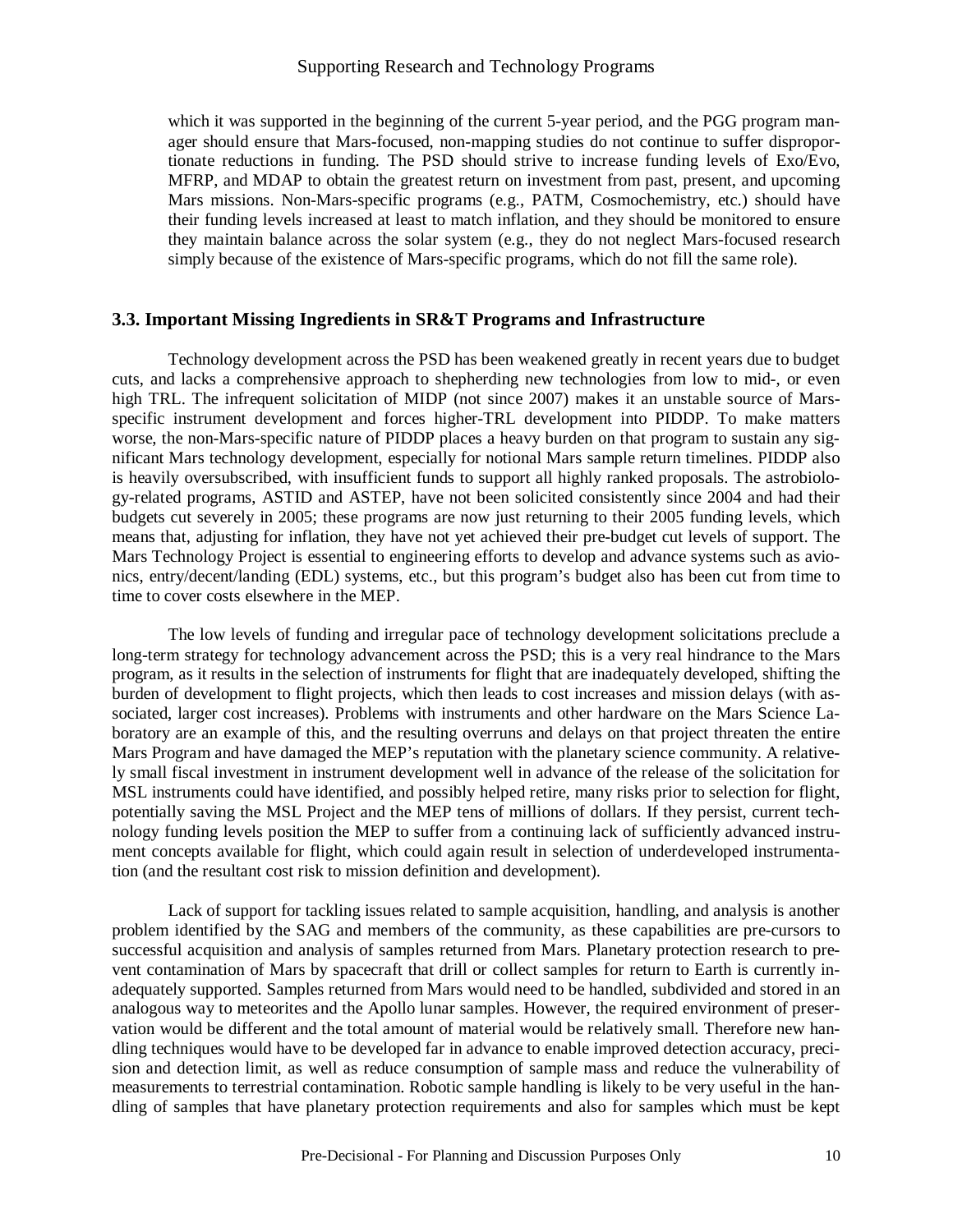sterile or at least minimizing additional terrestrial organic contamination during the handling process. Second, scientific studies of returned Martian samples would require new equipment and specialized analytical approaches that could be carried out on very small and precious samples. These techniques must cover a large range of scientific disciplines from studies of crystallization conditions and ages of rocks, to studies of secondary weathering processes at the surface of Mars, to astrobiology and organic geochemistry (life detection). There also is a concern that there is not sufficient training of students in specialized sample return handling methods or in developing specialized analytical approaches. This may be due to Mars sample return being on a longer-term schedule (decade or so) rather than the shorter-term cycles of typical SRT programs.

 Members of the Mars community also expressed concern about a lack of sufficient support for development, release, and support of tools for the analysis of large Martian (and other planetary) data sets, as well as barriers to entry for analyzing Mars (and other planetary) data. A wide variety of data analysis tools exist for analyzing Martian data but the tools and data are commonly written and/or stored in a variety of formats that may be incompatible. Directions on how to use tools and/or data may be missing or cryptic. Technology research into developing new ways to analyze or inter-compare data sets has been lacking, although there are some funding sources (e.g., critical data products programs) and successful examples that demonstrate the utility of such tools (e.g., Arizona State University's publiclyavailable JMARS software). Investigators may develop innovative methods of data analysis in their scientific projects, but there is no consistent funding venue for developing these tools to the point where members of the general community could use them or for continuing to support them after that point, as science programs generally do not fund proposals that contain a significant portion of work effort devoted to model or tool development. We observe that the Advanced Information Systems Research (AISR) Program, which appears in ROSES every year, fills a niche for infrastructure research and software development in support of data analysis, but hasn't been solicited since ROSES 2007.

#### *Suggestions*:

- **The PSD should add to or augment the current SR&T portfolio with an adequately funded series of development programs that take planetary instruments and other hardware from concept to flight readiness.** Programs within this series need not be Mars-specific but should aggressively solicit input from the planetary science community as to what technologies/measurement capabilities are most greatly desired for anticipated mission opportunities, and then prioritize these technologies in their solicitations*.* With regard to technology development, we suggest that the PSD expand financial support for programs that fund low-TRL development, but which currently are underfunded relative to the number of highly-ranked proposals and the need for a diverse suite of instrument concepts to support the MEP and other PSD exploration objectives (e.g., Discovery and New Frontiers missions). Additionally, fiscal support for mid-TRL development needs to be expanded and offered on a regular basis. We suggest that this could be accomplished within a single program addressing instrumentation covering all areas of planetary science, providing multiple years (e.g., three) of funding, and with an average funding level of \$1M/year or greater. An expanded field-testing program should be available for mid- and high-TRL instruments. Lastly (but at lowest priority due to its likely cost), a limited, high-TRL program should be available to aid instruments in preparing for flight, up to levels of \$5-10M per instrument for particularly complex concepts.
- **A program should be instituted (or a current program modified in scope, e.g., Laboratory Analysis of Returned Samples) to support work related to Mars sample return acquisition, handling, curation, and analysis and foster the development of new approaches required for this specialized sample set of the future.** For the handling and curation development, such work should include (but not necessarily be limited to) robotic sample handling and curation of materi-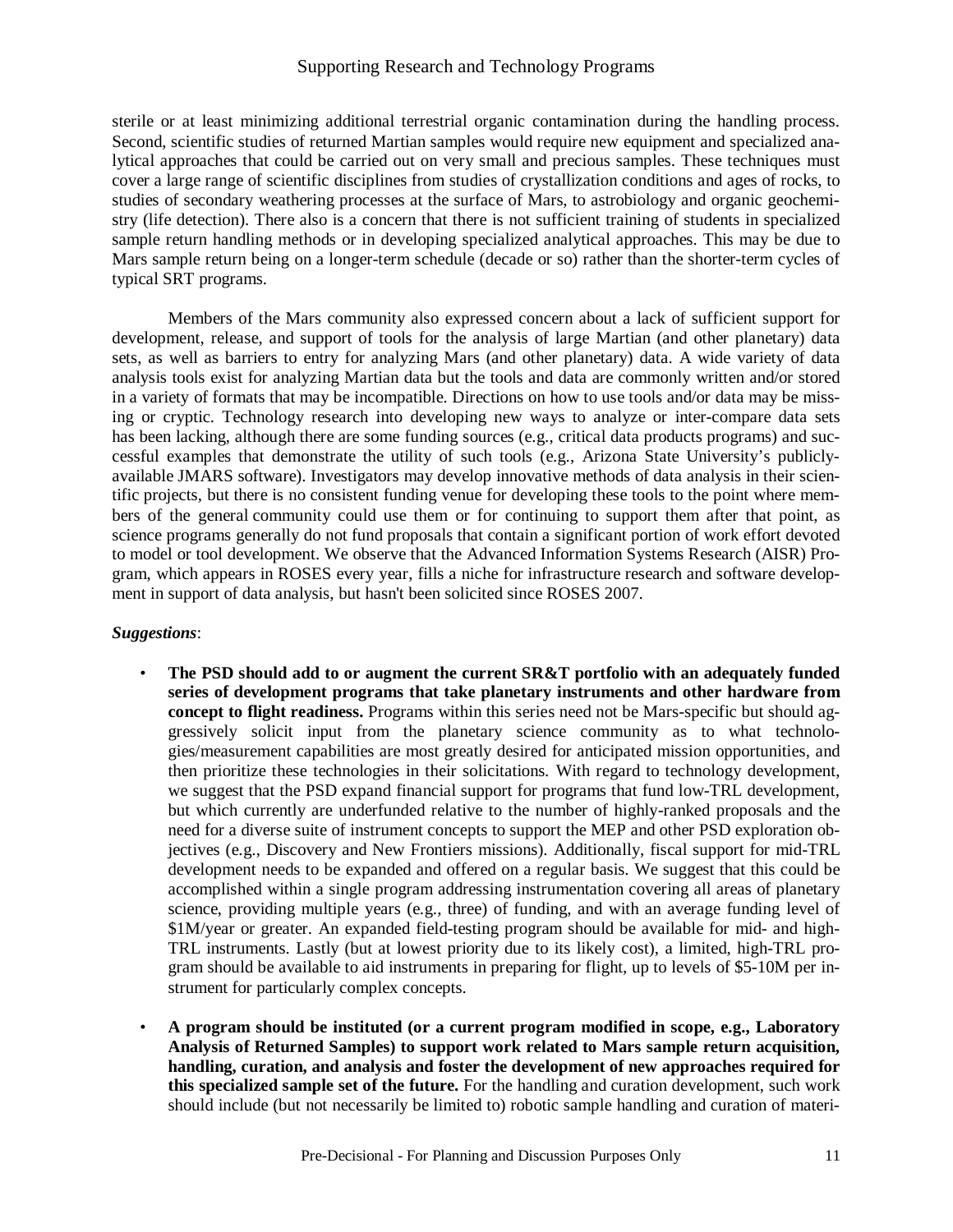al in temperature and humidity environments relevant to the Martian surface (rather than at room temperature in gaseous nitrogen cabinets). This program should focus on improving the community's ability to work with small sample masses (improved detection, accuracy and precision, as well as reduced contamination, and reduced sample consumption) and begin to develop sufficient infrastructure in the form of multiple laboratories that are able to operate at sufficient technical standards to enable them to receive allocations of Martian samples. In a modified version of an extant program, funding allocated Mars-focused work could start at relatively low levels and increase with time.

• **NASA should ensure that there is funding available to develop and maintain tools for the community that would allow analysis of the large and complex data sets that flight missions acquire.** This includes software, documentation, and training for new users. User-friendly access to data, through PDS or other sources, should be (or continue to be) required and verified by the funding programs. Regular calls for funding to support development and formal release of new data analysis tools for the community should be available; a resurrected AISR (or similar) could fill this gap. A funded program to make software methods and tools available to the community could accompany MDAP and MFRP awards, similar to the manner in which Planetary Major Equipment supports hardware expansion.

# **3.4. Improving the Proposal Submission/Review Process**

 There is room for improvement in the proposal submission and review process in terms of the dissemination of information, the speed of the process, and incentives for community participation. The SAG understands that SRT program offices are generally understaffed for the amount of work generated by proposals and grants, and that it is unlikely, especially in the current fiscal climate, that any significant increase in staffing can be expected. Therefore, some improvements may be achieved through alternative approaches reviewing proposals. No respondents to the community survey indicated problems with the proposal solicitation and submission process, and the SAG does not believe there are major problems that require addressing at this time. However, numerous, creative ideas were contributed by members of the Mars community as to how to streamline the proposal review process or incentivize the community to participate; because their concise nature makes it feasible to do so, we list all of them here:

- institute a pre-proposal or tiered proposal review approach that does not require a full proposal at the outset of the process;
- allow PIs and Co-Is to serve on review panels;
- provide a digital system whereby members of the community could indicate (and update) their availability to review during the year, their areas of expertise, and their preferences for programs on whose panels they are willing to serve;
- if feasible, enable review panels to meet via telecon/WebEx for portions of the review process;
- re-institute previous PSD-developed deadlines (relative to proposal submission dates) for holding review panels, giving preliminary indications of selection, and delivering award paperwork to NSSC, and ensure that backup personnel are available so that the absence of a single individual at NASA HO does not result in the award process coming to a halt:
- ensure that programs tapping a similar segment of the community (e.g., MFRP and MDAP) do not hold review panels in close temporal proximity;
- consolidate some programs with similar or related objectives (i.e., reduce number of reviews required, and reduce opportunities for research being funded in more than one program);
- split large programs into more manageable chunks with more specialized foci;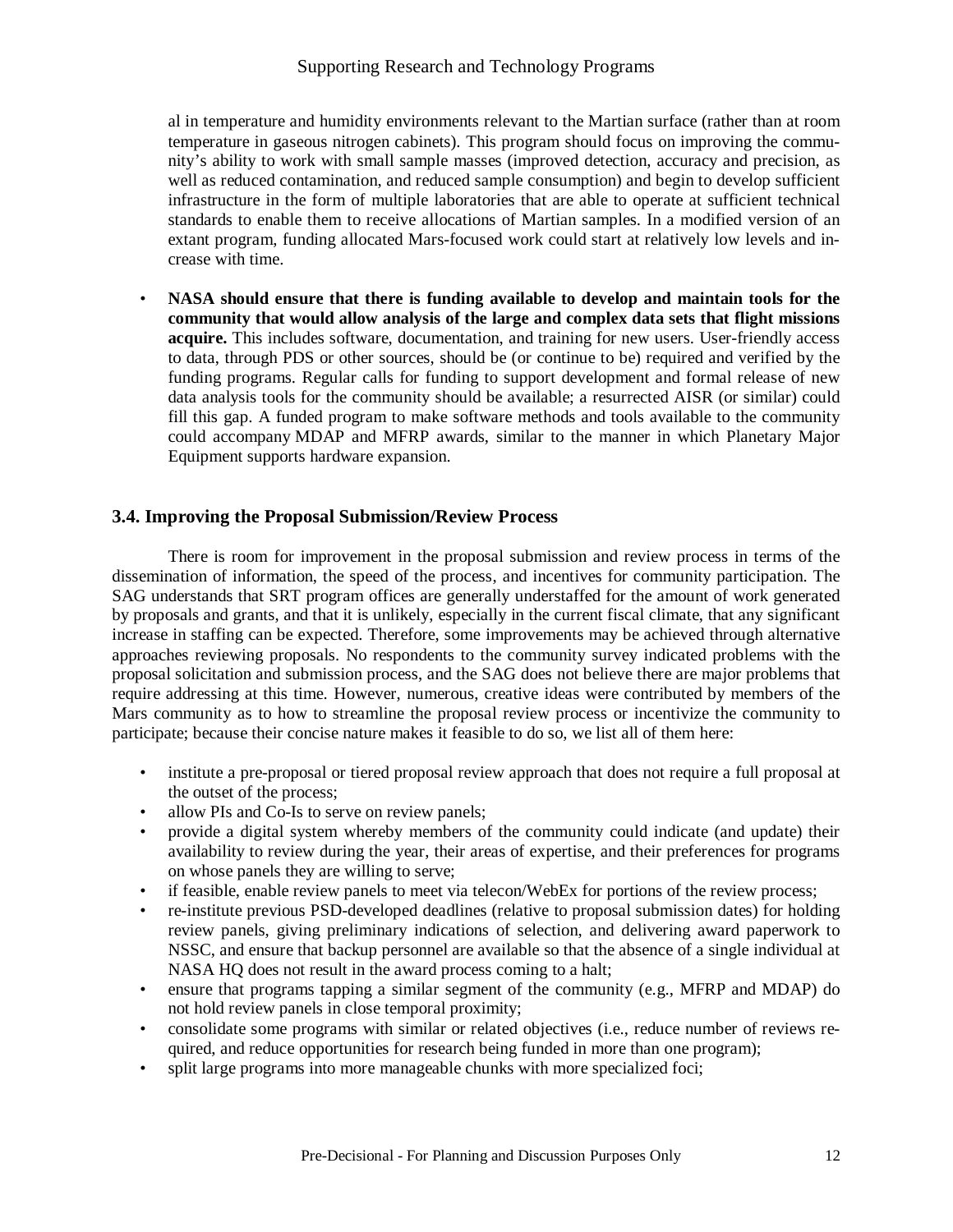- increase award amounts and/or durations on a regular basis (e.g., do away with the perception that an investigator cannot ask for more than 20-30% of their time from a single program and /or reduce the number of proposal submissions required to fund an investigator's time);
- vary proposal page requirements depending on the level of effort requested (lesser levels of effort given shorter page limits, which require less time to evaluate);
- allow members of the community to bill NASA for their time spent contributing to the review process;
- minimize the effort required by review panels to evaluate proposal relevance (e.g., by making it a binary outcome);
- identify a legally acceptable means of requiring funded PIs to serve on at least one review panel during the term of their award;
- consider using contracts instead of grants as funding vehicles to ensure that work (hardware and/or scientific research) is completed and delivered in some form;
- ensure that review panels are given consistent direction as to how to evaluate merit, relevance, and cost realism;

#### *Suggestions*:

 The SAG members believe that although virtually all of the suggestions offered have merit and could be helpful in streamlining the grant review process, some are more amenable to rapid implementation than others, and these are prioritized and described below.

- **Institute a pre-proposal or tiered proposal review approach that does not require a full proposal at the outset of the process.** The large number of programs requiring peer-review is a burden to proposers, reviewers, and program managers. Proposers currently must write full proposals at every opportunity, which takes significant amounts of their time (and their institution's time) and reduces the time available for investigators to conduct their scientific work. Review panels and program managers must fully evaluate every proposal that is submitted, even in cases where proposals are not well aligned with the program goals or are clearly deficient in their methods or objectives. Developing a pre-proposal or tiered proposal review system like those employed by other federal agencies would ease the burden on both proposers and reviewers and program managers by reducing the number of full proposals that must be written and reviewed. For example, NASA could request that all potential proposers to a solicitation submit a 2-3 page preproposal that is reviewed (remotely and rapidly) for merit and alignment with high-priority objectives of the programs (stated in the NASA Research Announcement) by the program manager and a small committee of community members; each investigator would receive, in return, a request for a full proposal or a notice declining or discouraging submission of a full proposal. In another example, a tiered proposal review process could request submission of only the scientific and technical management section of the proposal (with the length potentially keyed to the anticipated level of effort), including a work plan and notional budget; only if a proposal is deemed to have sufficient scientific/technical merit and relevance to the program (i.e., it scores Good or better) would the PI would be asked to submit a formal budget and budget justification (saving proposers and their institutions effort as well as saving the review panel time and effort).
- **Provide a simple, internet-based means for members of the community to indicate (and update) their availability to review proposals during the upcoming year, their areas of expertise, and their preferences for programs on whose panels they are willing to serve**. A major impediment to responding to proposers in a timely manner is the difficulty associated with convening review panels for the large number of programs that exist. Review panels require large numbers of reviewers with relevant expertise many times throughout the year. Finding panelists to populate a review is an essentially random and time-intensive process of calling members of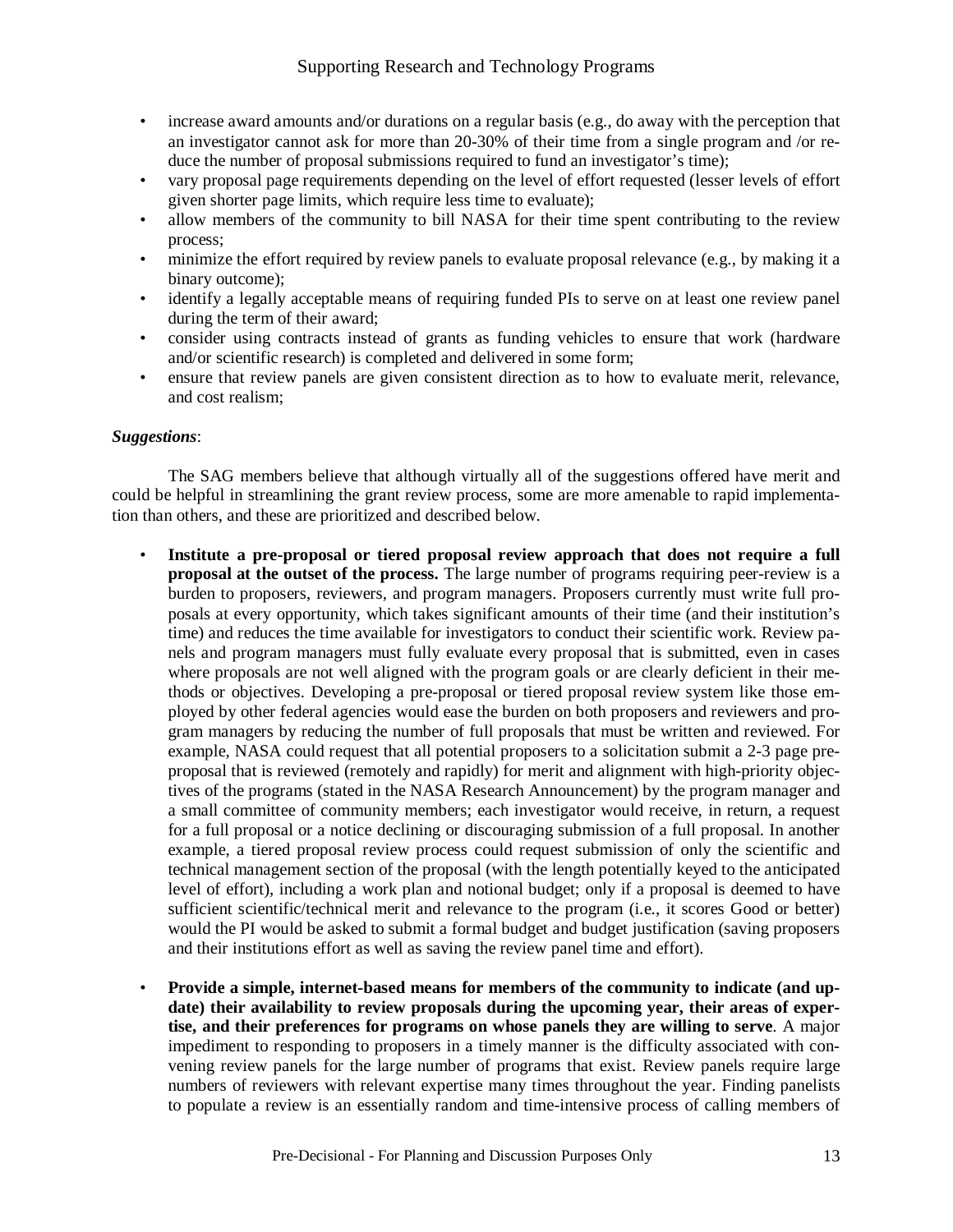the community to ask for their help with no knowledge of their past contributions or future schedule availability. A database fronted by a simple calendar and list of questions could be developed and deployed in NSPIRES that would enable members of the community to indicate their schedule availability, areas of expertise, and program review panels on which they feel most competent to serve. Program managers could then quickly search this database for people with the relevant experience, interest, and availability to serve on review panels, thus potentially saving weeks of time, and jump-starting the review process as soon as submissions are received.

- **Allow proposal principal investigators and co-investigators to serve on the review panels of programs to which they have submitted a proposal.** The science community understands that eliminating conflict of interest issues is an important element of a fair evaluation process. However, in recent years, the increased restrictions on the participation of PIs and Co-Is on review panels has significantly reduced the number of people available to participate in the review process. This could result in proposals being reviewed by members of the community who do not necessarily have the expertise needed to provide thorough evaluations, which is a negative impact on the process. There are numerous mechanisms for avoiding conflicts of interest during panel reviews, and these have worked successfully in the past; with the increased number of programs and review panels, NASA needs to find ways to broaden, not restrict, the reviewer pool.
- **On a case-by-case basis, consider providing the option for review panels to meet via telecon/WebEx for portions, or all, of the review process.** A major impediment to scheduling review panels and identifying willing volunteers to serve on them is the requirement that panelists must generally travel for the better part of a week. For faculty members, this could be problematic as it interferes with teaching and exam schedules. For some people, family considerations make travel inconvenient or impossible. With the availability of instant communication via telephone and the Internet (as well as document sharing), there are aspects of the review process that could be accomplished remotely. If some, or all, panel work could be accomplished in advance, it would reduce or eliminate the time required for a final face-to-face meeting of the panelists. Additionally, although review panel budgets are not contained within the PSD budget, shorter travel durations would enable NASA to realize a cost savings.
- **Re-institute previous PSD-developed deadlines (relative to proposal submission dates) for holding review panels, giving preliminary indications of (non-) selection, and delivery of award paperwork to NSSC**. At present, the time between submission of a proposal and receipt of a letter indicating the acceptance or declination of that proposal (along with the consensus review) is on the order of 6 - 12 months, typically at the longer end of that schedule. Although the effort required to complete the review process is high, delays in notification are a significant burden on proposers, especially for those individuals who support themselves largely on grants and already spend a great deal of time writing proposals. Resubmission of proposals to the same or different programs as a result of delays in notification are a waste of proposers', review panels', and program managers' time. In recent years and within the current process, the PSD Director developed a schedule of deadlines that reduced the time to notification and award to something on the order of six months; this resulted in more rapid notifications that were viewed very favorably by the community, but these deadlines appear to have been disregarded recently, so we encourage the PSD to reinstitute them. Introducing other efficiencies to the process, as suggested above, may make it less difficult to meet these deadlines.

# **3.5. Longer Duration Grants**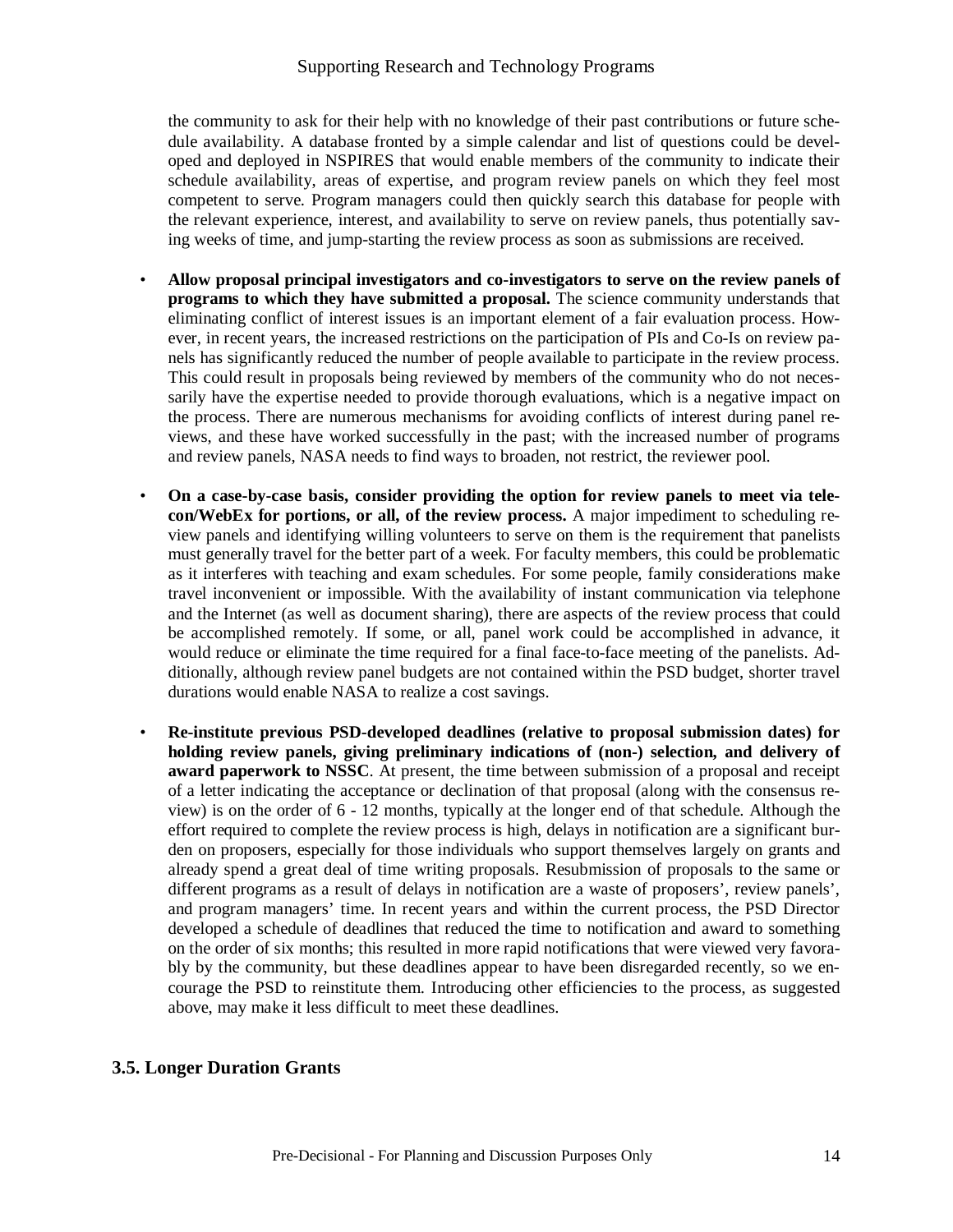The SAG asked the community to comment specifically on the topic of longer duration (>3 years) grants and whether investigators are taking advantage of them or not and why. The community is divided as to the usefulness and/or value of such awards.

 Many members of the community had favorable comments about the availability of longer duration (>3 years) awards and indicated they had taken advantage of this relatively new possibility. The kinds of arguments used in favor of longer awards were: allows extra time for re-proposing at the end of an award, allows extra time to get things done in general, allows maturing of ideas, good for field work and modeling because these are time intensive studies, good for instrument development because these could be more time consuming than normal research projects, good for graduate student support due to greater funding stability over the timeframe of a Master's or Doctoral degree, and allows proposers to write fewer proposals and focus more time on doing science.

 On the other hand, several respondents had negative things to say about the longer duration awards. Some felt that five-year awards are too long and require too much trust in an individual research program. Others felt that it is not necessary to wait three or more years into an award before producing high quality research to warrant another award. Another common complaint was that investigators who had requested longer duration awards (over multiple submissions) but did not get a longer award were left with the feeling that something is blocking the deployment of this concept. Another concern is that fiveyear awards might introduce inefficiency compared to the traditional shorter awards of 3 years. Lastly, in at least one program, it appears that extended duration awards have been used as a programmatic tool to even out funding loads over time.

#### *Suggestion:*

• **For longer duration proposal requests, consider implementing a system that enables extensions to three-year awards.** Requests for extended funding may be reviewed quickly and awarded in cases of well-documented merit and where a project making adequate progress demonstrates that additional time and funds are warranted.

#### **3.6. Additional Topics for Consideration**

 Topics that do not fit neatly into the categories above also were raised during the SRT SAG's deliberations and through the community survey. These are described here in no particular order as additional topics to consider, without specific suggestions for addressing them.

 Broadly speaking, research/analysis and technology funding needs to be maintained and even increased if NASA wants to ensure that the United States maintains a capable and vibrant scientific and engineering community that is working on the cutting edge of space science and conducting successful spaceflight missions. If a perception develops that this community is inadequately supported and trained, it may result in a loss of support from the public and the federal government. Because of its high-profile role in solar system exploration, specific attention needs to be paid to the workforce of the Mars science community. Members of the community have noted growing difficulties in attracting and retaining the most talented graduate students because other fields appear to offer greater, more stable opportunities. Workforce issues that face the Mars science community have been described in a white paper submitted to MEPAG [*Beaty et al.*, 2003]. In large part, these issues cascade down from the stagnant R&A funding levels over the past several years, and include: the present need for researchers to win numerous proposals (and submit many more) to support a research career; the loss of highly talented, established investigators and young scientists to fields that offer greater financial stability and job security; an out-of-the-gate disadvantage for young scientists competing against well-established senior scientists for very limited funds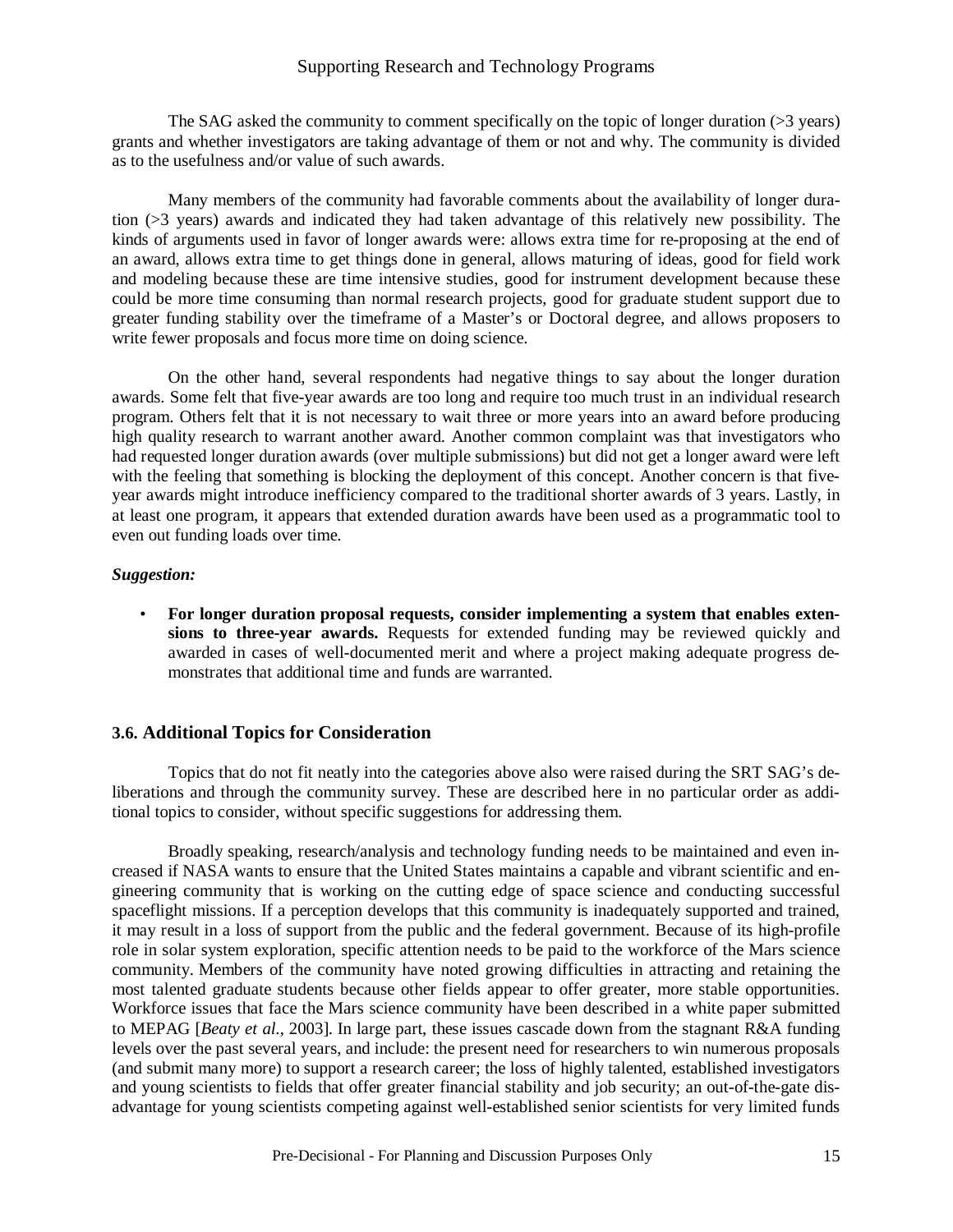from these R&A programs; and a growing volume of spaceflight data that cannot be fully exploited due to underfunding of R&A programs.

 As described in section 3.2, substantial, consistent support for technology programs that fund advanced TRL development efforts across the PSD could go a long way to reducing the increasing tendency for flight projects to bear development costs (potentially resulting in delays with their additional costs) for hardware that is not sufficiently mature. However, increased technology development support is only part of the solution; many cost growth-evaluating bodies have found that there are no incentives for proposers of hardware to be realistic about TRL or costs [c.f., *NRC*, 2010]. In the case of MSL, the tendency of proposers to be overly optimistic about TRL and cost, and NASA review panels and selecting officials to buy into that optimism for the sake of attaining the most conceptually desirable scientific data, has had devastating effects on the MEP. Although the promise of a successful MSL mission is enormous, the technical problems of that mission have resulted in a loss of funds for research and future planetary instrument/technology development, as well as damage to our reputation with the planetary science community. Therefore, although increased financial support of technology programs may enable the community to better prepare for flight mission proposals, it is important to point out that NASA must also bear the burden of not soliciting or selecting proposals for spaceflight hardware that is not sufficiently mature, even if it means that we cannot immediately make the scientific measurements we might want. Additionally, NASA must not shrink from descoping instruments or canceling missions in cases where technical problems are causing significant cost and/or schedule delays. By making difficult, but fiscally responsible, decisions, there is a greater opportunity for NASA missions to stay within budget, and less risk of research and technology funds being used to cover the costs of inadequate initial development of selected flight hardware.

#### **References**

Beaty, D.W., McCleese, D.J., Syvertson, M. (eds.), 2003, Growing and Strengthening the Mars Science Community. Unpublished white paper, http://mepag.jpl.nasa.gov/reports/index.html.

MEPAG, 2010, Mars Scientific Goals, Objectives, Investigations, and Priorities: J.R. Johnson, ed., 49 p. white paper posted September, 2010 by the Mars Exploration Program Analysis Group (MEPAG) at http://mepag.jpl.nasa.gov/reports/index.html.

National Research Council, 2010, Controlling Cost Growth of NASA Earth and Space Science Missions. The National Academies Press, Washington, D.C.